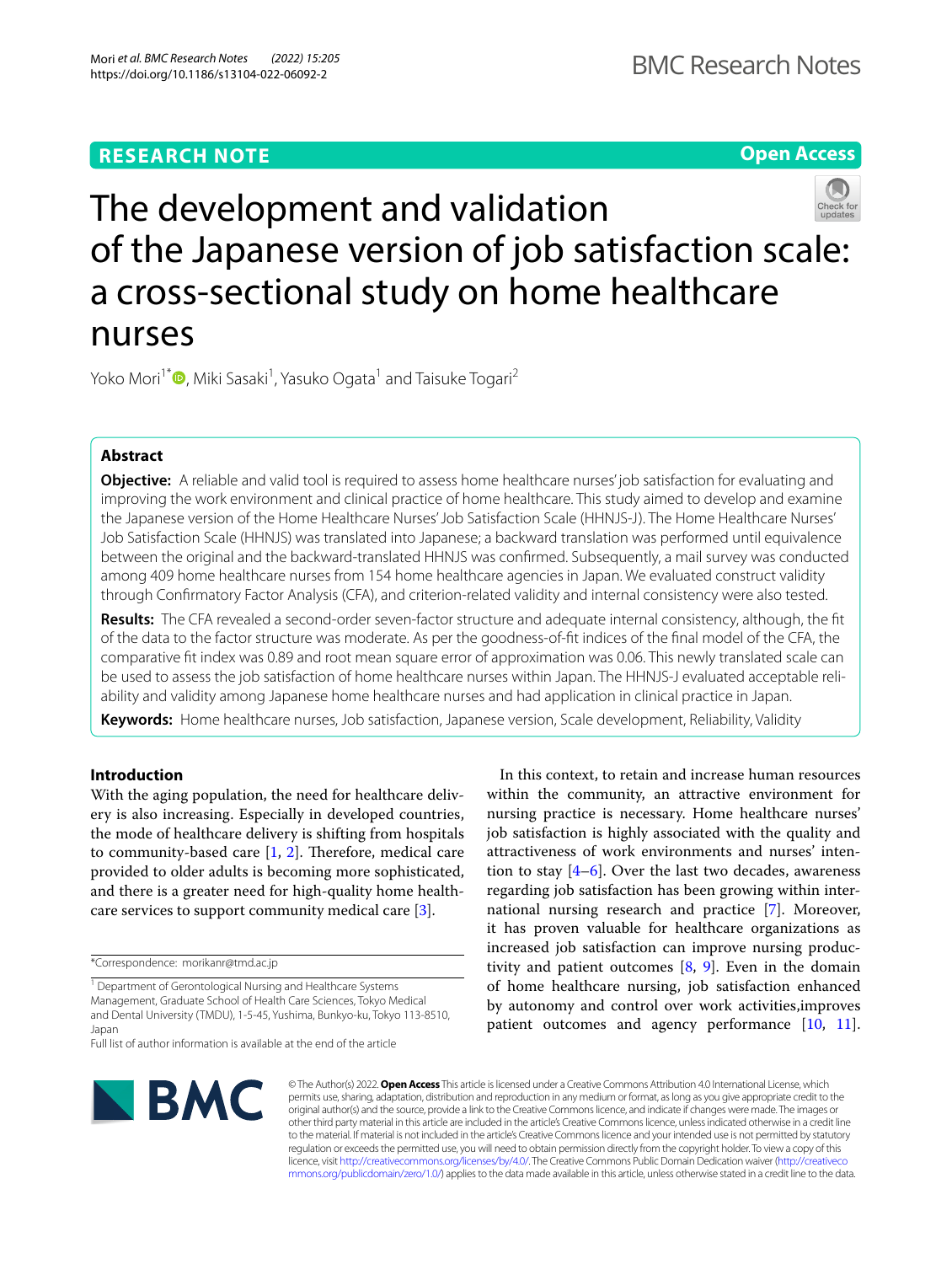However, the current literature on home healthcare nurses' job satisfaction is limited [\[12](#page-6-10)–[17\]](#page-6-11). Furthermore, most existing studies have been conducted among nurses working in acute care settings [[6\]](#page-6-4). If the actual conditions of home healthcare agencies can be assessed by evaluating the job satisfaction of home healthcare nurses, it will help in the formulation of measures to retain them would be facilitated and nursing turnoverin community-based settings would be reduced.

Despite the limited existing literature, the development of the Home Healthcare Nurses' Job Satisfaction Scale (HHNJS) [\[18](#page-6-12)] was initiated in 1998 to measure job satisfaction among home healthcare nurses. Modifcations to improve internal consistency have been made by Ellenbecker, Byleckie, & Samia [[18\]](#page-6-12) who have further emphasized the need for reliable, valid, and useful tools. The final HHNJS was composed of 30 items across eight subscales (see Additional fles [1,](#page-5-0) [2](#page-5-1)).

Our study aimed to confrm the reliability and validity of the Japanese version of the HHNJS (HHNJS-J).

# **Main Text**

# **Methods**

# *Design, participants, and survey methodology*

This cross-sectional study included 409 Japanese home healthcare nurses who had been employed for more than 6 months by homecare agencies. The sample was recruited in two phases. First, we sent study cooperation requests to homecare agencies that were regular members of the National Association for Visiting Nurse Service in metropolitan areas including Tokyo. Then, we confrmed the number of copies of the questionnaire to be mailed to the agencies that agreed to cooperate with the study. Second, we sent the requested number of questionnaires to the homecare agency as well as an agreement for study cooperation. The selection was conducted from February to June 2020.

#### *Development of the HHNJS‑J*

The original 30-item English scale was translated into Japanese. First, we gained permission to translate and use the HHNJS from the original author and the publisher [[18](#page-6-12)]. Next, the principal researcher carried out an independent translation of the HHNJS from English to Japanese. Second, in the reconciliation phase, seven researchers reached a consensus on a draft of the Japanese translation of the HHNJS that best refected the literal and conceptual equivalence with the English instrument. Third, in the backward translation phase, a professional translator, who is a native English speaker without knowledge of the original HHNJS, back-translated the Japanese version into English. Fourth, in the phase of back translation review and harmonization, the same seven researchers reviewed the back-translation to ensure it was conceptually equivalent to the original. The original author also confrmed the cognitive equivalence of the translated HHNJS-J.

# *Measurements*

The questionnaire consisted of the HHNJS-J and an instrument to measure job satisfaction in Japanese nurses to evaluate criterion-related validity. We also collected information regarding the participants' demographic characteristics.

*HHNJS-J* The questionnaire included 30 items across eight subscales. Items were rated on a 5-point Likert scale ranging from 1 (*strongly disagree*) to 5 (*strongly agree*). Scores ranged from 30 to 150, with higher scores indicating greater job satisfaction. Five negatively worded items were reverse-scored.

*Job satisfaction in Japanese Nurses Questionnaire* Nurses' job satisfaction was also assessed using the 25-item Job Satisfaction Scale in Japanese Nurses Questionnaire [[19](#page-6-13), [20\]](#page-6-14)where higher scores indicated greater satisfaction. Items were rated on a 5-point Likert scale ranging from 1 (*strongly disagree*) to 5 (*strongly agree*). Scores ranged from 25 to 125. This scale was reliable with a Cronbach's alpha of 0.87 for the overall scale.

*Demographic variables* These included age, gender, work status, educational background, period of working as a clinical nurse, period of working as a home healthcare nurse, family constitution of the person who required caregiving, and number of minor children.

## *Statistical analysis*

Regarding participant characteristics, the proportion of categorical variables and mean,standard deviation, ceiling effect, and floor effect of each item were calculated [[21\]](#page-6-15).

Confrmatory factor analysis (CFA) was performed to test the ft of the data in relation to the factor structure. The original scale proposed a second-order eight-factor model which indicates the overarching concept of job satisfaction exists above the factors. This construct allows job satisfaction to be calculated using the total score of the scale, which is signifcant in creating the scale.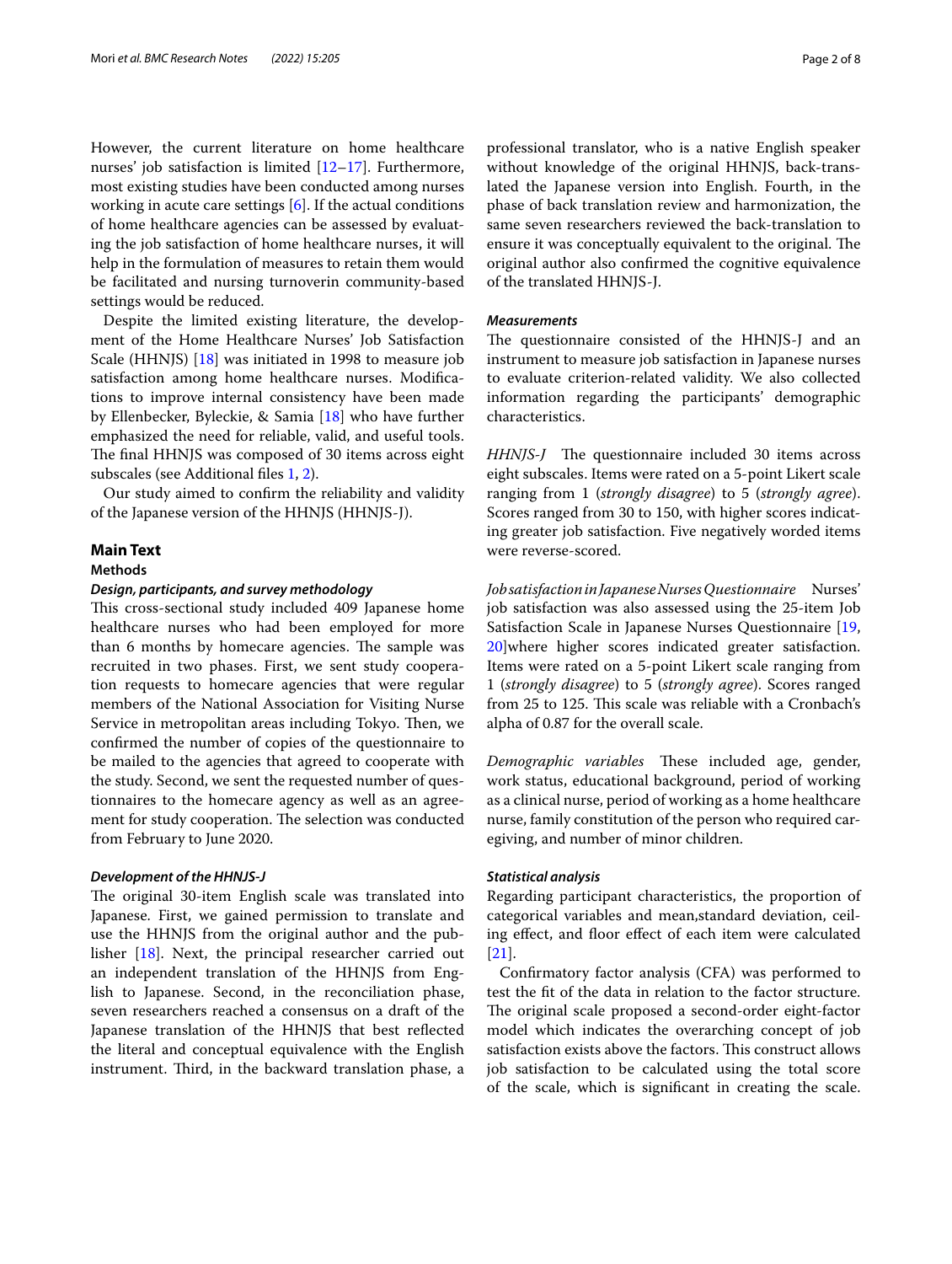Therefore, we performed CFA on the same construct as the original scale, but with several modifcations to make the path diagram more faithful to the data extracted from Japanese home healthcare nurses. The modification resulted in four models: (1) a second-order eight-factor model: original HHNJS hypothesis model; (2) a secondorder eight-factor model: model with changed afliations; (3) a second-order seven-factor model; and (4) a second-order seven-factor model with an item deleted. Model ft was assessed using a combination of indices, including the goodness-of-ft index (GFI), comparative ft index (CFI), Tucker-Lewis index (TLI), and root mean square error of approximation (RMSEA). For the frst two indicators, values>0.90 were considered adequate [[22–](#page-6-16)[24](#page-6-17)], with a preference for values > 0.95 [[25\]](#page-6-18). For the RMSEA index, values  $\leq$  0.05 indicated the best fit [\[26](#page-6-19)], although values between 0.05 and 0.08 indicated a reasonable ft [\[27](#page-6-20), [28](#page-6-21)].

Pearson's product-moment correlation coefficients were examined among the total scores in the Job Satisfaction in Japanese Nurses Questionnaire as an external criterion, the total score, and score for each subscale of a second-order seven-factor model with an item deleted to evaluate criterion-related validity.

Cronbach's alpha was calculated for a second-order seven-factor model with an item deleted to assess internal consistency. Alpha coefficients  $\geq$  0.70 were considered satisfactory [\[29](#page-6-22)].

All statistical analyses, except for the CFA, were performed using SPSS 26 for Windows (IBM Corp., Armonk, NY, USA). CFA was conducted using AMOS version 26 for Windows (Chicago, IL; IBM SPSS Statistical Programs). Statistical signifcance was set at *p*<0.05.

# **Results**

# **Sample characteristics**

A total of 154 homecare agencies responded to the study cooperation requests (response rate $=7.7%$ ) and 446 respondents returned the questionnaire (response rate=53.4%). Of these, 37 respondents were excluded because of incomplete answers to the HHNJS-J or Job Satisfaction in Japanese Nurses Questionnaire. The remaining 409 responses were included in the analysis. The sociodemographic characteristics of the respondents are shown in Table [1](#page-2-0). The mean total HHNJS-J score was 93.4 (standard deviation = 12.1, range  $26-130$ ). None of the items demonstrated a ceiling or floor effect (Table [2](#page-3-0)).

# **Structure of the HHNJS‑J**

The following four-factor analysis models were specified and compared (see Additional fle [3](#page-5-2), Table S1).

<span id="page-2-0"></span>**Table 1** Participants' sociodemographic characteristics (n=409)

| Variables                                                                             | n/(Mean) | %/[SD] |
|---------------------------------------------------------------------------------------|----------|--------|
| Gender                                                                                |          |        |
| Women                                                                                 | 393      | 96.1   |
| Men                                                                                   | 15       | 3.7    |
| Missing                                                                               | 1        | 0.2    |
| Age (Years)                                                                           |          |        |
| $<$ 30                                                                                | 23       | 5.6    |
| < 40                                                                                  | 70       | 17.1   |
| < 50                                                                                  | 150      | 36.7   |
| <60                                                                                   | 133      | 32.5   |
| $\geq 60$                                                                             | 32       | 7.8    |
| Missing                                                                               | 1        | 0.2    |
| Period of working as a clinical nurse (Years)                                         |          |        |
| < 1                                                                                   | 1        | 0.2    |
| < 5                                                                                   | 33       | 8.1    |
| < 10                                                                                  | 70       | 17.1   |
| < 20                                                                                  | 134      | 32.8   |
| $\geq 20$                                                                             | 169      | 41.3   |
| Missing                                                                               | 2        | 0.5    |
| Educational background                                                                |          |        |
| Vocational school                                                                     | 284      | 69.5   |
| Junior college                                                                        | 37       | 9.0    |
| Bachelor's degree or higher                                                           | 63       | 15.4   |
| Others                                                                                | 24       | 5.9    |
| Missing                                                                               | 1        | 0.2    |
| Period of working as a home healthcare nurse (Years)                                  |          |        |
| <1                                                                                    | 30       | 7.3    |
| < 5                                                                                   | 154      | 37.6   |
| < 10                                                                                  | 92       | 22.5   |
| < 20                                                                                  | 132      | 32.3   |
| Missing                                                                               | 1        | 0.2    |
| Work status                                                                           |          |        |
| Full-time                                                                             | 294      | 71.9   |
| Part-time                                                                             | 114      | 27.9   |
| Missing                                                                               | 1        | 0.2    |
| Family constitution                                                                   |          |        |
| Alone                                                                                 | 53       | 13.0   |
| Living with families requiring caregiving or hav-<br>ing underage children            | 192      | 46.9   |
| Living separately from families requiring caregiv-<br>ing or having underage children | 163      | 39.9   |
| Missing                                                                               | 1        | 0.2    |
| HHNJS-J: Model 4                                                                      | (93.4)   | [12.1] |
| Job Satisfaction in Japanese Nurses Questionnaire                                     | (89.2)   | [11.5] |

HHNJS-J: Japanese version of the Home Healthcare Nurses' Job Satisfaction Scale

# *Model 1: Second‑order eight‑factor model: original HHNJS hypothesis model*

First, a second-order eight-factor model was tested. This model included all 30 items of the original HHNJS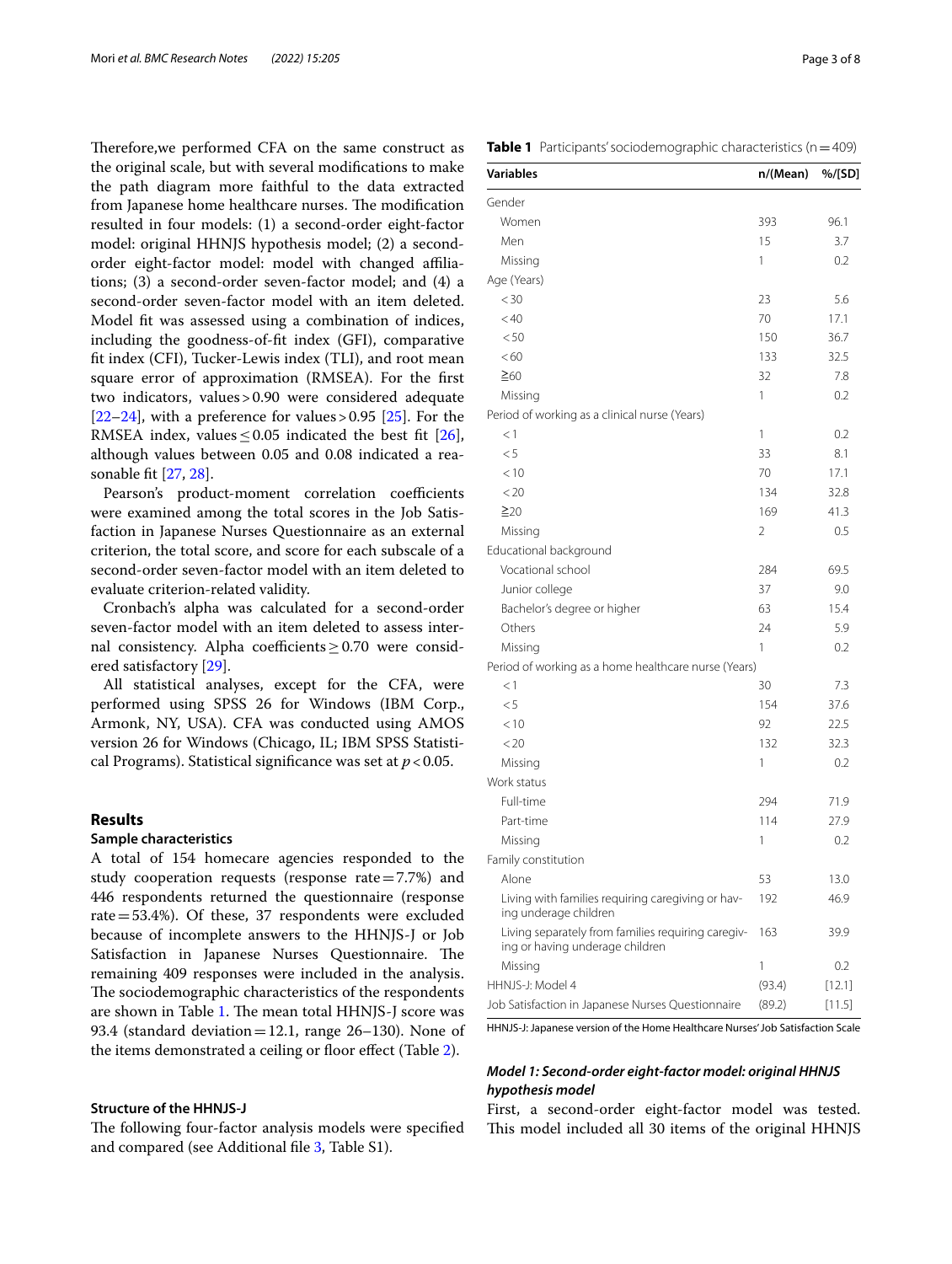<span id="page-3-0"></span>Table 2 Means, standard deviations, ceiling effects, floor effects, and Cronbach's Alphas for the total Scale and Model 4 factors  $(n=409)$ 

|                | Items of HHNJS-J Model 4 ( $\alpha$ = .91) and factors with Cronbach's alphas                                    | Mean SD |             | Ceiling effect Floor effect |      |
|----------------|------------------------------------------------------------------------------------------------------------------|---------|-------------|-----------------------------|------|
|                | Relationship with patients ( $\alpha$ = 0.81)                                                                    |         |             |                             |      |
| 1              | Patients are satisfied with the care that I provide                                                              | 3.64    | 0.59        | 4.23                        | 3.05 |
| $\overline{2}$ | The relationships I have built with patients are valuable                                                        | 3.99    | 0.51        | 4.49                        | 3.48 |
| 3              | I am helping to maintain or improve patients' quality of life                                                    | 3.97    |             | $0.45$ 4.42                 | 3.52 |
| $\overline{4}$ | My job is important and fulfilling                                                                               | 4.08    |             | $0.70$ 4.77                 | 3.38 |
| 5              | The patient care that I provide conforms to professional standards (ethical norms and accountability)            | 3.97    | 0.54        | 4.51                        | 3.43 |
| 24             | I can carry out every task that my job requires                                                                  | 3.57    | $0.73$ 4.31 |                             | 2.84 |
|                | Relationship with colleagues ( $\alpha$ = 0.90)                                                                  |         |             |                             |      |
| 6              | Being able to get support from my colleagues is a good aspect of my job                                          | 4.13    |             | 0.62 4.74                   | 3.51 |
| 7              | I am getting along with the nurses with whom I work                                                              | 4.14    |             | 0.68 4.81                   | 3.46 |
| 8              | I have a cooperative relationship with the nurses with whom I work                                               | 4.09    |             | $0.72$ 4.80                 | 3.37 |
| 9              | I have colleagues whom I can trust and rely on                                                                   | 4.17    |             | 0.72 4.89                   | 3.46 |
|                | Professional pride ( $\alpha$ = 0.86)                                                                            |         |             |                             |      |
|                | 10 If I were to choose my specialty again, I would probably choose home health nursing                           | 3.66    | 1.04        | 4.70                        | 2.62 |
|                | 11 I would like to recommend my job to other health professionals                                                | 3.69    | 0.94        | 4.63                        | 2.75 |
|                | 12 I speak with pride when I discuss my job with others                                                          | 3.95    |             | 0.86 4.80                   | 3.09 |
|                | Relationship with doctors ( $\alpha$ = 0.81)                                                                     |         |             |                             |      |
|                | 13 Doctors respect my opinions regarding home care patients                                                      | 3.42    |             | $0.79$ 4.20                 | 2.63 |
|                | 14 Doctors treat me as a colleague, a nursing specialist                                                         | 3.26    |             | $0.85$ 4.12                 | 2.41 |
|                | Relationship with institution ( $\alpha$ = 0.76)                                                                 |         |             |                             |      |
|                | 15 I am content with the professional relationship that we have with the nurse administrator of this<br>facility | 3.56    | 0.90        | 4.46                        | 2.65 |
|                | 16 I have some influence on organizational policy changes at this facility                                       | 2.92    | 1.05        | 3.97                        | 1.87 |
|                | 17 I have the opportunity to develop skills that will advance my nursing expertise at this facility              | 3.49    |             | 0.89 4.38                   | 2.60 |
|                | 25 I can handle the growing demand for documentation in home health nursing                                      | 3.22    | 0.80        | 4.02                        | 2.43 |
|                | Autonomy and control ( $\alpha$ = 0.78)                                                                          |         |             |                             |      |
|                | 18 I can adjust my working hours if necessary                                                                    | 3.65    |             | 0.93 4.58                   | 2.72 |
|                | 19 I can change my working hours more flexibly than other clinical nurses                                        | 3.53    |             | 0.99 4.52                   | 2.54 |
|                | 20 I can adequately manage my time outside of work                                                               | 3.45    | 0.93        | 4.39                        | 2.52 |
|                | 21 I independently make important decisions in my daily work                                                     | 3.64    | 0.84 4.47   |                             | 2.80 |
|                | Salary and benefits $(a = 0.62)$                                                                                 |         |             |                             |      |
|                | 27 I am satisfied with my current salary                                                                         | 2.84    |             | 1.09 3.92                   | 1.75 |
|                | 28 The pay scale at this facility needs improvement                                                              | 2.52    |             | 0.96 3.47                   | 1.56 |
|                | 30 I am satisfied with the employee benefits provided at this facility                                           | 2.85    |             | 1.02 3.87                   | 1.84 |

*HHNJS-J* Japanese version of the Home Healthcare Nurses' Job Satisfaction Scale, *SD* standard deviation

hypothesis model. However, this model showed a relatively poor fit with the data.

# *Model 2: Second‑order eight‑factor model: a model with changed afliations*

Next, a second-order eight-factor model was tested, according to the results of Model 1. We changed the affiliation factors attributed to items 24 and 25 according to the factor loadings of the exploratory factor analysis.

# *Model 3: Second‑order seven‑factor model*

Next, a second-order seven-factor model was tested, according to the results of Model 2. Path coefficients between frst-order; "job satisfaction" and second-order; "stress and workload" were 0.00, which implies no association at all. Hence, we removed "stress and workload" from the factors, which means that it generated a seven-factor structure. This modifcation resulted in a diferent structure of the original eight-factor model.

# *Model 4: Second‑order seven‑factor model: model with one item deleted*

Notably, the second-order seven-factor model served as a boundary model for the viability of the more elaborate model. One concern was the path coefficient of item 29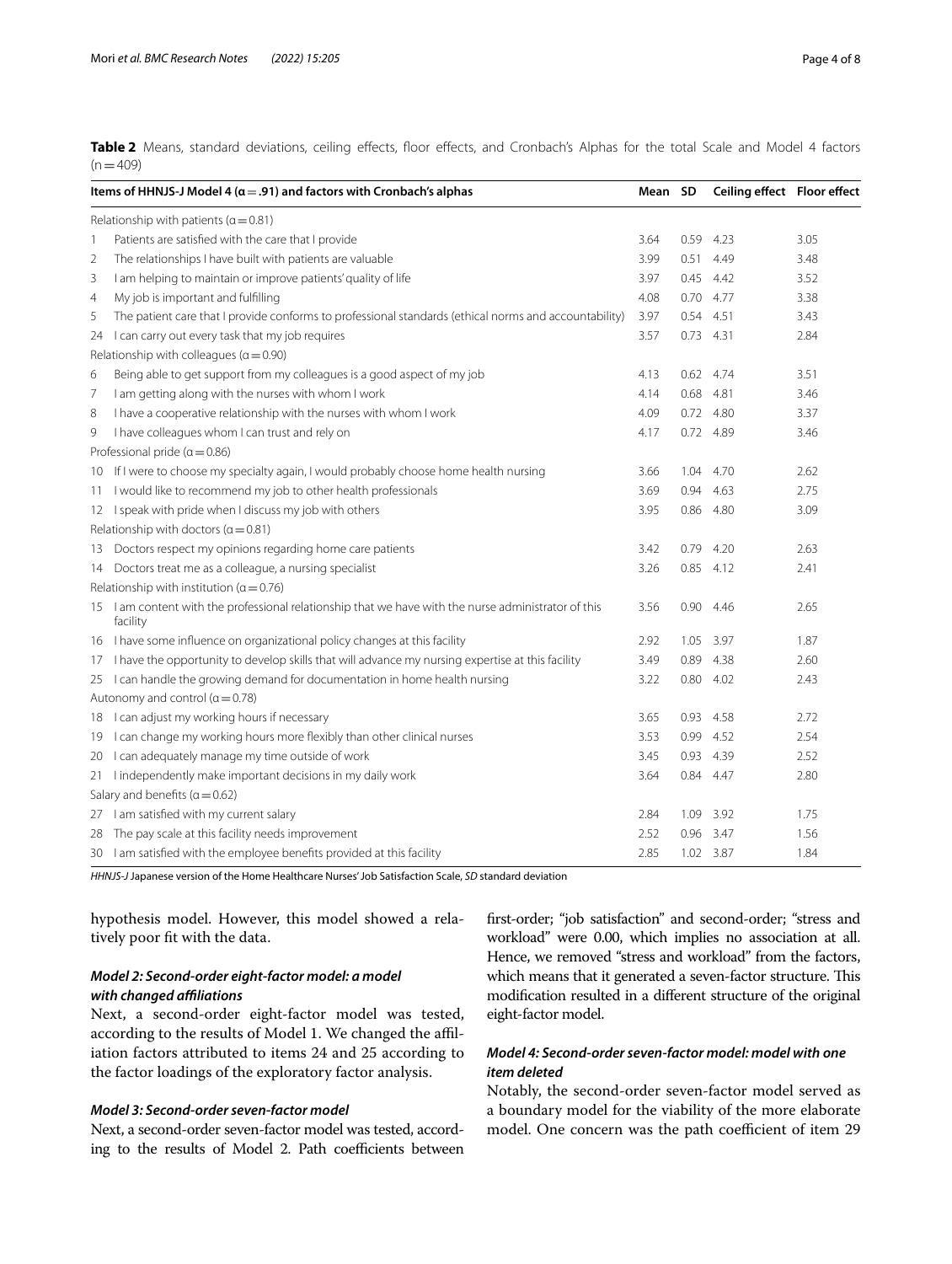<span id="page-4-0"></span>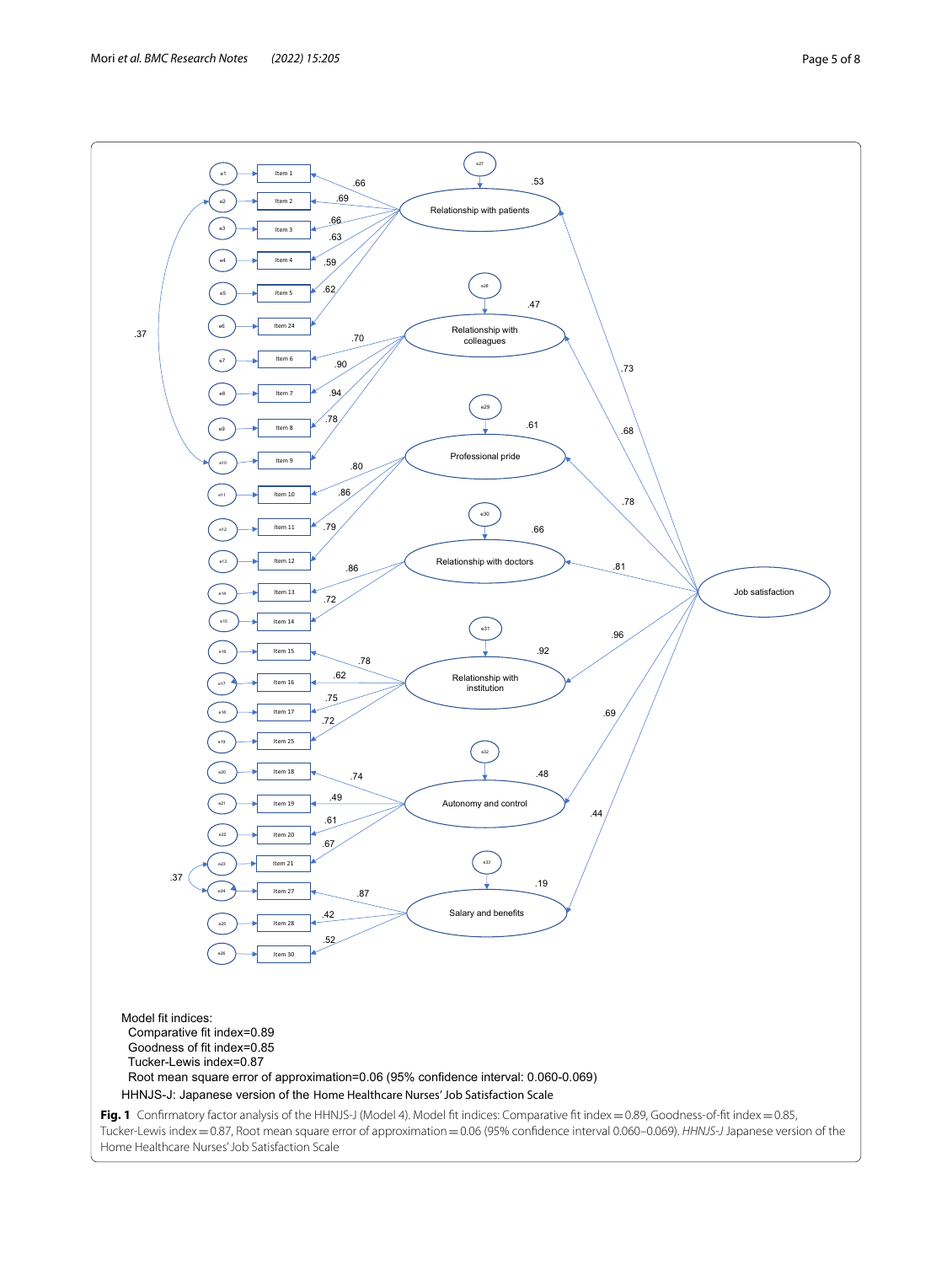(stress and workload), which was -0.06. Therefore, this item was deleted.

After releasing two error term covariances based on the largest and second largest modifcation indices, the model fit indices were  $CFI = 0.885$ ,  $GFI = 0.853$ ,  $TLI = 0.873$ , and RMSEA = 0.064 [95% CI 0.060-0.069].

While we remained faithful to the structure of the original scale, we made modifcations based on the results of our data. Thus, Model 4 was proposed (Fig. [1](#page-4-0)).

# **Criterion‑related validity of the HHNJS‑J: Model 4**

The correlations among the total score of the HHNJS-J: Model 4 and the scores of the individual factor; relationship with patients, colleagues, doctors, and institution; professional pride; autonomy and control; and salary and benefts were signifcantly positively correlated with the scores on Job Satisfaction in Japanese Nurses Questionnaire (see Additional fle [4,](#page-5-3) Table S2).

#### **Reliability of the HHNJS‑J: Model 4**

The Cronbach's alpha coefficients of the total HHNJS-J and each factor is shown in Table [2.](#page-3-0) Cronbach's alpha of the total HHNJS-J was 0.91. Cronbach's alpha coefficients of the seven factors were: 0.81 (relationship with patients), 0.90 (relationship with colleagues), 0.86 (professional pride), 0.81 (relationship with doctors), 0.76 (relationship with institution), 0.78 (autonomy and control), and 0.62 (salary and benefts).

#### **Discussion**

The results of the CFA to test the fit of the data to the factor structure revealed moderate structural validity. Among the four models, Model 4 was a better ft than Models  $1-3$ . The difference between the original scale and the HHNJS-J in terms of factor structure is expected to be based on cross-cultural and other diferences among the participants. In this study,the item "salary at other facilities is higher than at this one," included in factor seven of "salary and benefts," was consequently deleted. Possible causes include; (1)home healthcare nurses in Japan might not know salary at other facilities; (2) they might not be interested in salary, because communicating with clients was highly valued [[30](#page-6-23)]. In contrast, the satisfaction of home healthcare nurses outside of Japan has been linked to stable and high income, with greater satisfaction associated with salary and benefts, which has been reported to have a positive correlation with their intent to remain employed [[31\]](#page-6-24).

The item "Sometimes, I experience stress from the fact that my duties are predetermined," included in the factor of "stress and workload," was consequently deleted. In the US, autonomy and independence have been shown to be

important for homecare nurses' job satisfaction [\[32\]](#page-6-25). In contrast, home healthcare nurses in Japan do not require a high degree of independence. In a previous study, the factors that most infuenced job satisfaction among home healthcare nurses in Japan were approval from clients and clients' families, and relationships within the workplace [\[33](#page-7-0)].

Although this scale was a faithful replication of the original, the results indicate the need to modify some items from a cross-cultural perspective. Thus, further studies are needed to investigate the construct of job satisfaction among home healthcare nurses in Japan. Overall,the results of this study encourage and promote the use of this translated scale in home healthcare settings in Japan. These findings would contribute towards policy change directed at improving job satisfaction among home healthcare nurses.

# **Limitations**

There are two main limitations to this study. First, generalizability is limited owing to the sampling method. Samples were collected only in metropolitan areas including Tokyo. Therefore, caution must be exercised in attempting to generalize the fndings to diferent Japanese populations. Second, the degree of ftness of the CFA was insufficient. The cross-cultural differences between the original HHNJS and HHNJS-J may require elaboration of scale items and further research.

#### **Abbreviations**

HHNJS: The Home Healthcare Nurses' Job Satisfaction Scale; HHNJS-J: Japanese version of the Home Healthcare Nurses' Job Satisfaction Scale; CFA: Confrmatory factor analysis; GFI: The goodness-of-ft index; CFI: Comparative ft index; TLI: Tucker-Lewis index; RMSEA: Root mean square error of approximation; 95% CI: 95% Confdence interval; χ2/df: Chi- square to degrees of freedom.

## **Supplementary Information**

The online version contains supplementary material available at [https://doi.](https://doi.org/10.1186/s13104-022-06092-2) [org/10.1186/s13104-022-06092-2](https://doi.org/10.1186/s13104-022-06092-2).

<span id="page-5-1"></span><span id="page-5-0"></span>**Additional fle 1:** The Home Healthcare Nurses' Job Satisfaction Scale: HHNJS.

<span id="page-5-2"></span>**Additional fle 2:** Item analysis and exploratory factor analysis of 30 items (same as original HHNJS Scale) Japanese version exploration.

**Additional fle 3: Table S1.** Results of confrmatory factor analysis: comparison of several indices from Models 1 to 4 ( $n=409$ )

<span id="page-5-3"></span>Additional file 4: Table S2. Pearson's correlation coefficients between the satisfaction in Japanese Nurses' questionnaire and the total and factor Scores of the HHNJS-J: Model 4 (n = 409)

#### **Acknowledgements**

We would like to thank Dr. Carol Hall Ellenbecker for her permission to use the HHNJS and all the home healthcare nurses for their participation in this study.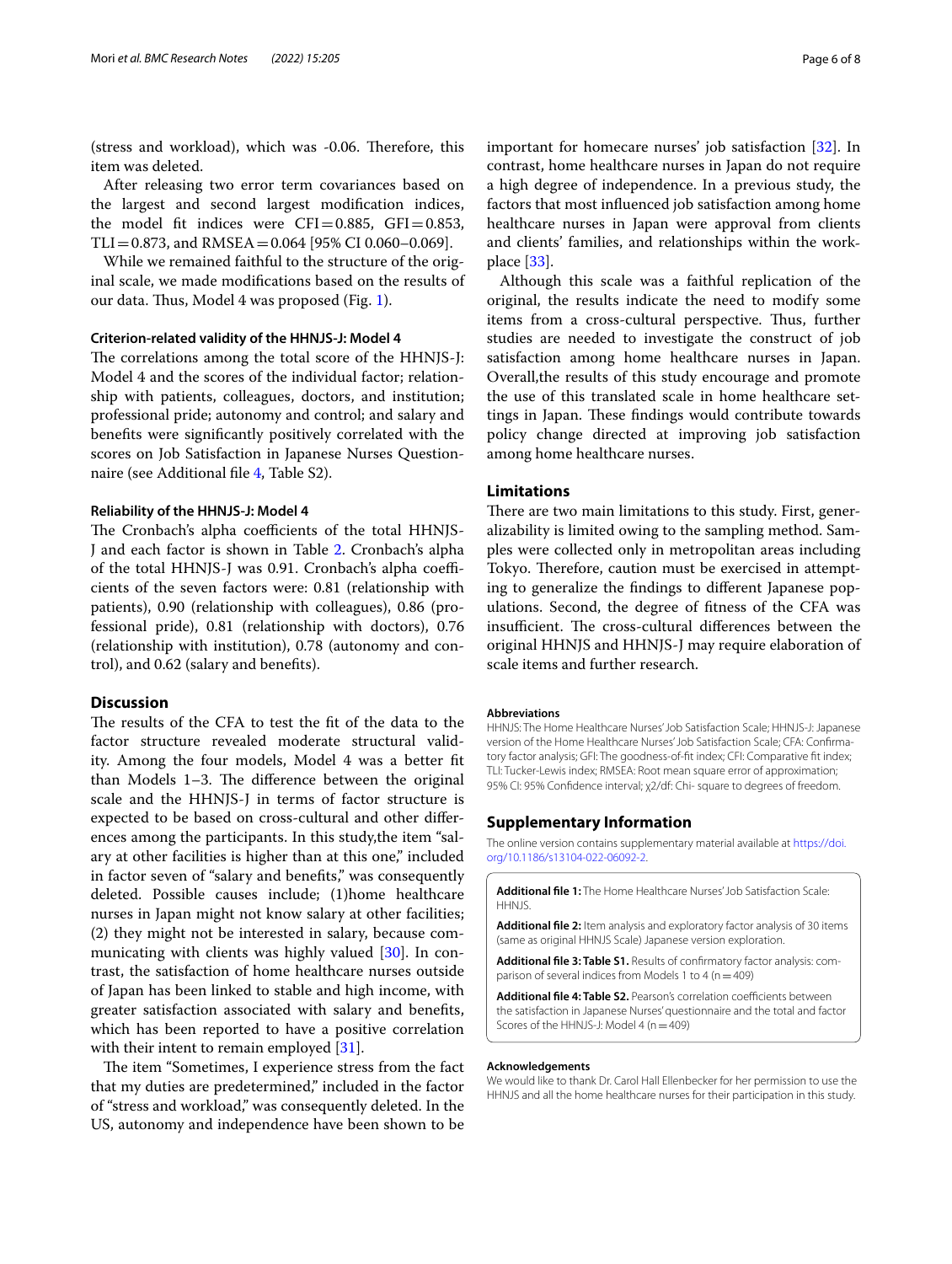#### **Author contributions**

YM designed and conducted the study. YM was a major contributor in drafting the manuscript. TT guided statistical interpretation. YO, TT, and MS made substantial inputs to the revision of the study. All authors agreed both to be personally accountable for the author's own contributions and to ensure that questions related to the accuracy or integrity of any part of the work, even ones in which the author was not personally involved, are appropriately investigated, resolved, and the resolution documented in the literature. All authors read and approved the fnal manuscript.

#### **Funding**

This study was supported by JSPS KAKENHI (grant number 17K12493). The Funders had no role in the design of the study and collection, analysis, and interpretation of data and writing of the manuscript.

#### **Availability of data and materials**

The datasets generated during and/or analyzed during the current study are available from the corresponding author on reasonable request.

## **Declarations**

#### **Ethics approval and consent to participants**

This study was approved by the Ethics Committee of the Tokyo Dental and Medical University (approval number: M2019-290). Participants were provided with the study description and consent form via posted letter. They were asked to read the study description and provide informed consent in written format before completing the questionnaire.

#### **Consent for publication**

Not applicable.

#### **Competing interests**

The authors declare that they have no competing interests.

#### **Author details**

<sup>1</sup> Department of Gerontological Nursing and Healthcare Systems Management, Graduate School of Health Care Sciences, Tokyo Medical and Dental University (TMDU), 1-5-45, Yushima, Bunkyo-ku, Tokyo 113-8510, Japan. 2 <sup>2</sup>Human Life and Health Sciences, Graduate School of Arts and Sciences, The Open University of Japan, Chiba-shi, Japan.

# Received: 19 January 2022 Accepted: 3 June 2022<br>Published online: 15 June 2022

#### **References**

- <span id="page-6-0"></span>Anderson GF, Hussey PS. Population aging: a comparison among industrialized countries. Health Aff (Millwood). 2000;19:191-203. [https://doi.org/](https://doi.org/10.1377/hlthaff.19.3.191) 10.1377/hlthaff.19.3.191.
- <span id="page-6-1"></span>2. Johri M, Beland F, Bergman H. International experiments in integrated care for the elderly: a synthesis of the evidence. Int J Geriatr Psychiatry. 2003;18:222–35.<https://doi.org/10.1002/gps.819>.
- <span id="page-6-2"></span>3. Aylward S, Stolee P, Keat N, Johncox V. Efectiveness of continuing education in long-term care: a literature review. Gerontologist. 2003;43:259–71. [https://doi.org/10.1093/geront/43.2.259.](https://doi.org/10.1093/geront/43.2.259)
- <span id="page-6-3"></span>4. Tullai-McGuinness ST. Home healthcare practice environment: predictors of RN satisfaction. Res Nurs Health. 2008;31:252–60. [https://doi.org/10.](https://doi.org/10.1002/nur.20257) [1002/nur.20257](https://doi.org/10.1002/nur.20257).
- 5. Ellenbecker CH, Porell FW, Samia L, Byleckie JJ, Milburn M. Predictors of home healthcare nurse retention. J Nurs Scholarsh. 2008;40:151–60.
- <span id="page-6-4"></span>6. Ellenbecker CH. Home health care nurses' job satisfaction: a system indicator. Home Health Care Manag Pract. 2001;13:462–7.
- <span id="page-6-5"></span>7. Castaneda GA, Scanlan JM. Job satisfaction in nursing: a concept analysis. Nurs Forum. 2014;49(2):130–8.
- <span id="page-6-6"></span>8. Guleryuz G, Guney S, Aydin EM, Asan O. The mediating efect of job satisfaction and organizational commitment of nurses: a questionnaire survey. Int J Nurs Stud. 2008;45(11):1625–35.
- <span id="page-6-7"></span>9. Kelly LA, McHugh MD, Aiken LH. Nurse outcomes in magnet and nonmagnet hospitals. J Nurs Adm. 2012;42(10):428–33.
- <span id="page-6-8"></span>10. Ellenbecker CH. A theoretical model of job retention for home health care nurses. J Adv Nurs. 2004;47(3):303–10.
- <span id="page-6-9"></span>11. Ellenbecker CH, Cushman M. Home healthcare nurse retention and patient outcome model: discussion and model development. J Adv Nurs. 2012;68(8):1881–93.
- <span id="page-6-10"></span>12. Anthony A, Milone-Nuzzo P. Factors attracting and keeping nurses in home care. Home Healthc Nurse. 2005;23:372–7.
- 13. Ellenbecker CH, Byleckie JJ. Agencies make a diference in home healthcare nurses' job satisfaction. Home Healthc Nurse. 2005;23:777–84. [https://doi.org/10.1097/00004045-200512000-00007.](https://doi.org/10.1097/00004045-200512000-00007)
- 14. Lynch SA. Job satisfaction of home health nurses. Home Healthc Nurse. 1994;12:21–8.
- 15. Navaie-Waliser M, Lincoln P, Karuturi M, Reisch K. Increasing job satisfaction, quality care, and coordination in home health. J Nurs Adm. 2004;34:88–92.
- 16. Smith-Stoner M. Home care nurses' perceptions of agency and supervisory characteristics: working in the rain. Home Healthc Nurse. 2004;22:536–46.
- <span id="page-6-11"></span>17. Tullai-McGuinness S, Madigan EA, Anthony MK. Exercise of autonomous home care practice: the relationship with nurse characteristics. Home Healthc Nurse. 2005;23:378–84.
- <span id="page-6-12"></span>18. Ellenbecker CH, Byleckie JJ, Samia LW. Further psychometric testing of the home healthcare nurse job satisfaction scale. Res Nurs Health. 2008;31:152–64. [https://doi.org/10.1002/nur.20241.](https://doi.org/10.1002/nur.20241)
- <span id="page-6-13"></span>19. Yamashita M. Job satisfaction in Japanese nurses. J Adv Nurs. 1995;22:158–64. [https://doi.org/10.1046/j.1365-2648.1995.22010158.x.](https://doi.org/10.1046/j.1365-2648.1995.22010158.x)
- <span id="page-6-14"></span>20. Yamashita M. Kangofu no shokumumannzoku ni kansuru kenkyu [A Study on Job Satisfaction of Nurses], kangokanri. 1995;5:191–5. (**in Japanese**)
- <span id="page-6-15"></span>21. Mokkink LB, Terwee CB, Patrick DL, Alonso J, Stratford PW, Knol DL, et al. The COSMIN study reached international consensus on taxonomy, terminology, and defnitions of measurement properties for health-related patient-reported outcomes. J Clin Epidemiol. 2010;63:737–45.
- <span id="page-6-16"></span>22. Bentler PM. Comparative ft indexes in structural models. Psychol Bull. 1990;107:238–46. [https://doi.org/10.1037/0033-2909.107.2.238.](https://doi.org/10.1037/0033-2909.107.2.238)
- 23. Brown TA. Confrmatory factor analysis for applied research. 3rd ed. New York: Guildford Press; 2006.
- <span id="page-6-17"></span>24. Kääriäinen M, Kanste O, Elo S, Pölkki T, Miettunen J, Kyngäs H. Testing and verifying nursing theory by confrmatory factor analysis. J Adv Nurs. 2011;67:1163–72.
- <span id="page-6-18"></span>25. Hu LT, Bentler PM. Cutoff criteria for fit indexes in covariance structure analysis: conventional criteria versus new alternatives. Struct Equ Model Multidiscip J. 1999;6:1–55.<https://doi.org/10.1080/10705519909540118>.
- <span id="page-6-19"></span>26. Bagozzi RP, Yi Y. On the evaluation of structural equation models. J Acad Mark Sci. 1988;16:74–94.
- <span id="page-6-20"></span>27. Green SB, Yang Y. Reliability of summed item scores using structural equation modeling: an alternative to coefficient alpha. Psychometrika. 2009;74:155–67.<https://doi.org/10.1007/s11336-008-9099-3>.
- <span id="page-6-21"></span>28. Byrne BM. Structual equation modeling with AMOS: basic concepts, applications, and programming. New Jersey: Lawrence Erlbaum Associates Publishers; 2001.
- <span id="page-6-22"></span>29. Cortina JM. What is coefficient alpha? An examination of theory and applications. J Appl Psychol. 1993. [https://doi.org/10.1037/0021-9010.](https://doi.org/10.1037/0021-9010.78.1.98) [78.1.98.](https://doi.org/10.1037/0021-9010.78.1.98)
- <span id="page-6-23"></span>30. Hirakawa Y, Chiang C, Uemura M, Aoyama A. Job satisfaction among Japanese home-visit care workers. Home Health Care Manag Pract. 2019;31(1):3–8. <https://doi.org/10.1177/1084822318803861>.
- <span id="page-6-24"></span>31. Tourangeau AE, Patterson E, Saari M, Thomson H, Cranley L. Work-related factors infuencing home care nurse intent to remain employed. Health Care Manage Rev. 2017;42(1):87–97. [https://doi.org/10.1097/HMR.00000](https://doi.org/10.1097/HMR.0000000000000093) [00000000093.](https://doi.org/10.1097/HMR.0000000000000093)
- <span id="page-6-25"></span>32. Ellenbecker CH, Byleckie JJ. Home Healthcare Nurses' Job Satisfaction Scale: refnement and psychometric testing. J Adv Nurs. 2005;52:70–8. [https://doi.org/10.1111/j.1365-2648.2005.03556.x.](https://doi.org/10.1111/j.1365-2648.2005.03556.x)